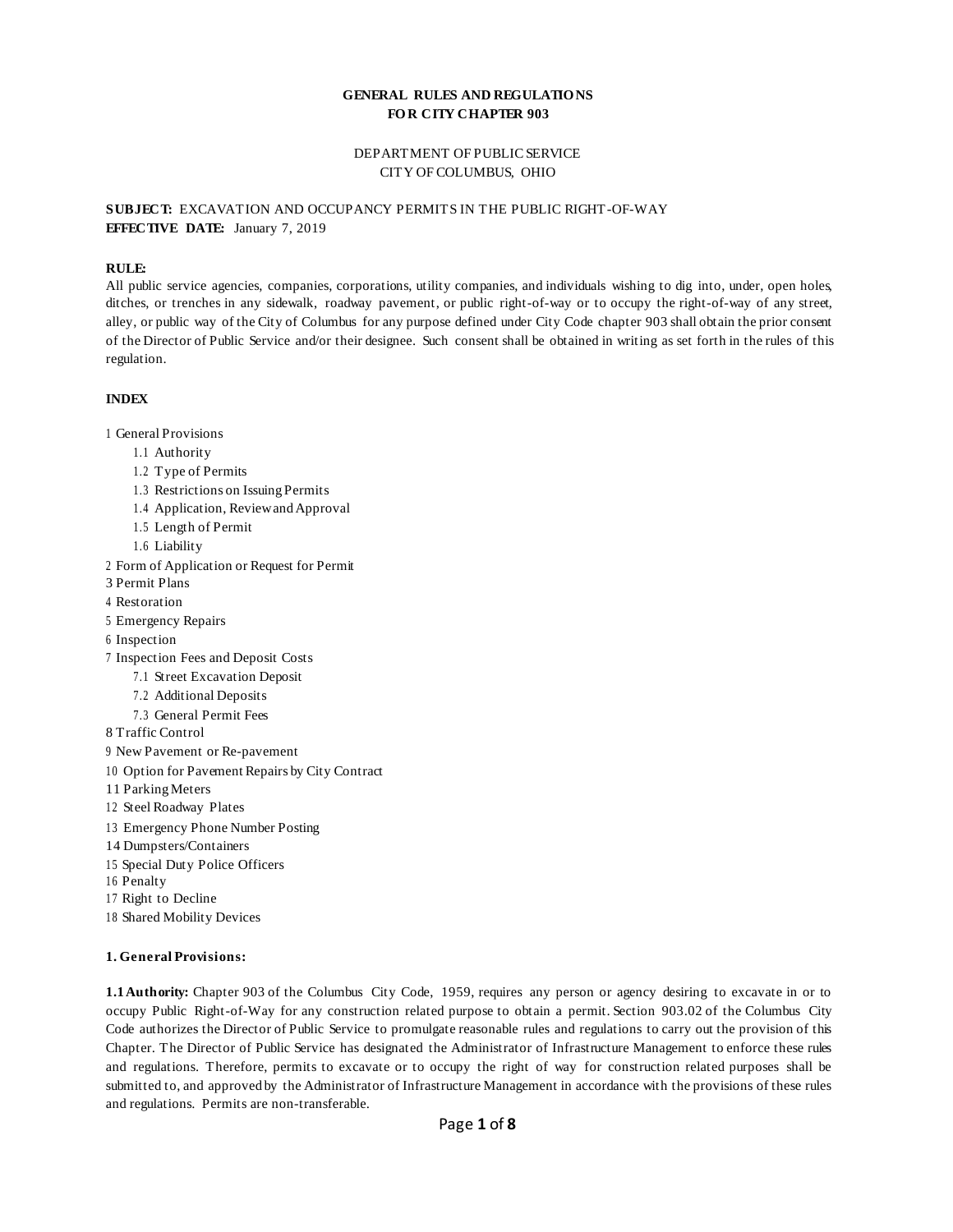- **1.1.1** Per Chapter 121.05 of the Columbus City Charter, these rules and regulations are to become effective immediately as temporary rules and regulations and shall remain in effect for a period of thirty (30) days after being filed with the city clerk.
- **1.1.2** Per Chapter 121.05 of the Columbus City Charter, after filing of these rules and regulations with the city clerk to establish them astemporary rules and regulations, these rules and regulations are being published in the City Bulletin prior to the thirty (30) day temporary period expiring and shall remain in effect until amended or repealed.

**1.2Type of Permits:** There are two categories of permits covered by these rules and regulations: excavation and occupancy.

**1.2.1 Excavation Permits:** This category of permit shall be requested when excavating within the right-of-way of any public street or alley. The work covered by this permit includes excavations in street or alley pavement, sidewalk or driveway, or the non-paved area within the right-of-way for any purpose whatsoever.

**1.2.2 O ccupancy Permits:** This category of permit shall be requested when it is necessary to occupy the right-ofway of any public street or alley for a purpose related to construction activity. Examples include working on or in any roadway appurtenance, or work on or in buildings or properties outside the right-of-way.

When a permit is issued for a block party, special event, parade, or other event, items within and outside of the permit area may require additional permits for items to be temporarily constructed within road rights-of-way in support of the event.

**1.3Restrictions on Issuing Permits:** Permits will not be issued within High Impact Areas when the purpose is vehicle storage on City right-of-way. It is the responsibility of the applicant to store vehicles off-street, or at unreserved long term meters per the City's On-Street Parking out of Service Policy. Occupancy permits are intended for commercial vehicles only. Occupancy permits shall only be issued for the purpose of work within the public right -of-way and activities associated with the adjacent private property by the adjacent property owner or their agent.

**1.3.1 High ImpactAreas:** For purposes of thisregulation, High Impact Areas are defined below:

- · (Downtown Business District)
- · Major Construction Areas
- · Arterial Streets(Arterial Streets are those listed on the City of Columbus Thoroughfare Plan)

**1.4Application, Review and Approval:** Requests for excavation or occupancy permits shall be made through the Administrator of Infrastructure Management. All requests shall be on forms approved by the Administrator and shall conform to Section 2 of these regulations. No work may begin, or occupancy occurs, until a permit has been issued, except as provided within Section 5 of these regulations.

**1.4.1 Excavation Permits:** Requests to dig, open holes, ditches, bore, or trenches in the sidewalk, roadway or right-ofway of any improved or unimproved street, alley, or public way shall be obtained at least 10 working days in advance of proposed excavation. Review times vary based on the complexity of the project and adequate review time must be considered in the applicant 's schedule. The permit office can assist any applicant in determining the extent of the review needed and the time required. Complex reviews can take up to twenty (20) days by City Staff (this does not include any time the applicant hasthe plans in their possession for revisions). Subsequent reviews can take up to ten (10) days each. The permit request shall include plan, details, and specifications as set forth in Sections 2 and 3 of these regulations.

**1.4.2 O ccupancy Permits:** Requests to occupy or barricade the right-of-way of any improved or unimproved street, alley or public way shall be submitted at least three (3) working days in advance. When the permit is for a full street closure, permit request shall be submitted at least ten (10) working days in advance.

When a full street closure is for a major planned event, the submittal shall be twenty (20) working days in advance.

**1.4.3 Review of Plans:** Plans shall be routed for review and approval as set forth in the Right of Way Plan Routing Manual. A copy of this publication may be obtained at the Public Service permit desk.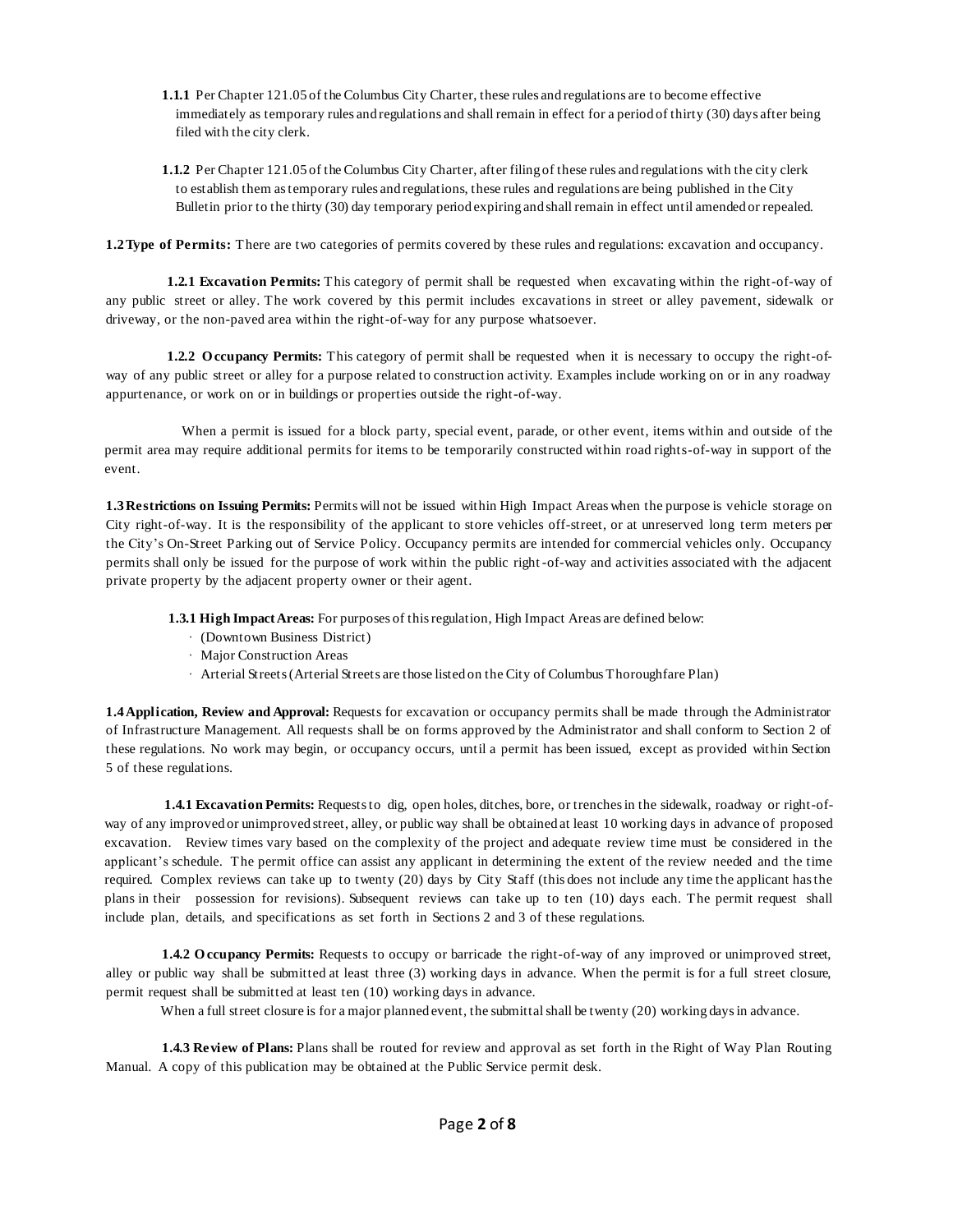**1.4.4 Issuance:** A permit shall be issued after a permit application has been reviewed and approved as required above, and the applicant has notified the Department of Public Service of a scheduled start date.

**1.5Length of Permit:** Permits will be issued only for the time necessary to perform the work. Every effort must be made by the permittee to minimize the amount of time of traffic restrictions or meters out of service when no work occurs. The City has the right to remove meter or lane restrictions left in place three (3) days with no work occurring. Permits issued for less than thirty (30) days may be extended once for a short duration subject to a re-issue fee specified in Section 7.3.

**1.6Liability:** The issuance of an Excavation or Occupancy Permit does not relieve the agency or agent requesting the permit from liability for any damage that might occur to the roadway, or any public, or personal property while performing work authorized by the permit.

**2. Form of Application or Request for Permit.** Excavation or Occupancy Permit requests shall contain but not be limited to the following information:

- Name of applicant or agent making request.
- Address of applicant or agent.
- Contact name and phone number (a 24-hour emergency number is needed if not the same).
- Location of work be specific, provide street name and specify limits(house number as applicable); lane requirements, sidewalk, etc.
- Size of trench (width/length/depth).
- How long is permit needed
- Proposed work hours if applicable, state if a complete closure is desired.
- Purpose of request (Utility placement, working in roadway structure, working on or in a building, etc.), provide address when appropriate.
- When work is to begin and completion date (required to issue permit).
- Traffic control requirements(full closure, number and location oflanesto be closed, etc.), provide adequate maintenance of traffic notes.
- Plans are required by Section 3.
- Parking Meter Numbers, for all meters the applicant would like reserved, or taken out of service for specified duration during the performance of their work (see Section 11).

**3. Permit Plans:** Whenever construction is to be performed within the right-of-way (excluding service line repair), the permit application shall be accompanied by fully approved plans. The plans shall be of suitable size and clarity to show the nature of the work to be performed. Such plans shall show all existing City utilities and topographic features. The City utilities shall be shown on the plans as to horizontal and vertical alignment based upon an actual field inspection and a diligent search of City records for the same. All conflicts with any City facility shall be resolved to the satisfaction of the owner Division. The applicant should refer to the right of way plan routing manual for more information.

**4. Restoration:** Whenever any person or agency has the authority to excavate in any sidewalk, roadway or right-of-way of any improved or unimproved street, alley or public way the person or agency causing such excavation shall be required to return, in accordance with current City standards, the right-of-way to the same quality condition it was prior to the excavation or restore the same in such a manner and by such time as required by the Director of Public Service and/or their designee.

Restoration of any sidewalk, curb, street pavement, etc. shall occur no later than 14 calendar days after the conclusion of any utility repair or installation activity unless expressly authorized otherwise by the Director of Public Service and/or their designee. Construction activity completed from December through April shall be permanently restored no later than May 31st. After May 31st, non-compliance with this required restoration work shall be considered a violation of this policy. Additional permits shall not be issued to the permittee until the violations are corrected to the satisfaction of the Director of Public Service and/or their designee. In addition, each violation may be dealt with in accordance with Section 903.99 of the Columbus City Code.

Permanent repairsto any roadway cut for the purpose of installing, extending or repairing any utility wire, conduit, or any other repair shall be made in accordance with Department of Public Service Standard Drawing 1441 A, or other suitable means conforming to current City specifications and approved by the Director of Public Service and/or their designee.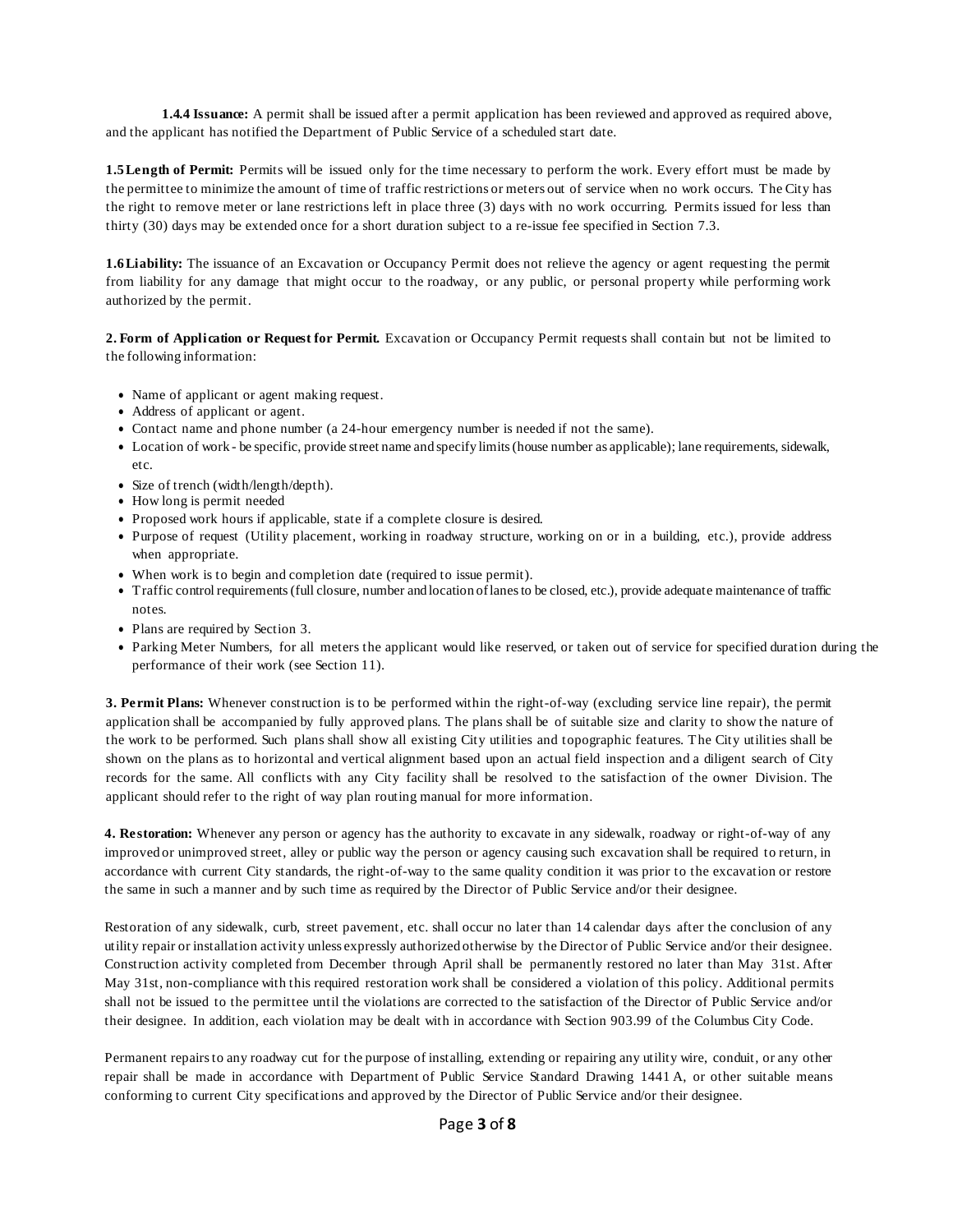Standard Drawing 1441 A has been developed to provide specifications on long pavement cuts, small pavement repairs, and other minor repair work within the right-of-way. Whenever a pavement cut area exceeds the nominalsize of 8 feet in width and 100 feet in length, the plansshall provide the method of pavement replacement in accordance with current City standard specifications and are subject to review and approval by the Director of Public Service and/or their designee.

Per Standard Drawing 1441 A whenever a trench is contained within a travel lane and the trench exceeds 100 feet in length the repair shall include milling the full lane width. Where the excavation trench encroachesinto more than one lane of traffic, each lane shall be milled and repaved the entire length of the excavation or street block as directed by the Director of Public Service and/or their designee.

Temporary brick street repairs are to be performed in conformance with Standard Drawing 1441 A, Special Note "F", which allow a temporary material placed until permanent restoration can be completed. Temporary material is not to be used without prior approval from the Department of Public Service. Temporary material is not allowed over a period of fourteen (14) calendar days unless prior approval from the Department of Public Service. All street bricks that are excavated shall be salvaged intact. The sawing of existing bricks shall not be permitted. Bricks must be removed whole. Bricks not used in pavement restoration shall be cleaned, stacked on pallets, and delivered to the City's Operation Center, located at 1850 East Twenty-Fifth Avenue. (614) 645-8120. Any bricksthat are not delivered shall be charged to the applicant at a rate pre-determined by the Director of Public Service and/or their designee or through forfeiture of deposits.

All trenches within the road right-of-way shall be backfilled and temporary pavement applied or securely plated. Item No. 304 material, CDF (control density fill) and / or millings shall not be permitted to be used as temporary pavement on major arterial, collector, or high volume roadways. With the approval of the Director of Public Service and/or their designee, the Temporary Traffic Control Coordinator (645-6269) and / or the Permit Supervisor (645-3039) properly compacted Item No. 304 may be used as temporary fill on residential streets and alleys between intersections. Intersections shall have temporary pavement applied for a maximum of 5 working days.

**5. Emergency Repairs:** When any public agency, or any private utility company or corporation must excavate within road rights-of-way in order to make emergency repairs necessary for the safety and health of the public, the same shall request a permit no later than the following working day. All permanent repairs shall conform to Section 4 of this policy.

**6. Inspection:** Inspection of work performed under these permits shall be done by personnel of Department of Public Service. The permittee shall call the telephone number indicated on the permit at least 4 hours before any needed inspection**.** Any authorized excavation work shall be inspected.

- **6.1. Inspections:C**all the City of Columbus's Division of Infrastructure Management's Permit Section at (614) 645-7497
- **6.2. Backfill**: Call before backfill operation begins. Approval needed to start backfill. (4 hrs. notice)
- **6.3. Sidewalk,driveway orcurb:** Form work installation inspection required before placement of material.
- **6.4. Final Inspection:** When all work is complete. Upon a successful final inspection, deposits will be processed and returned to the permit holder.
- **6.5 Final Inspection:** When all work is complete. Upon a successful final inspection, deposits will be processed and returned to the permit holder.

**7 Inspection Fees and Deposit Costs:** All private companies, corporations or individuals shall pay, at the time of permit application, a fee as set forth below to cover the administrative costs of issuing the permit (s) and performing the required inspection(s). It is the responsibility of the permit holder to request inspections. Failure to obtain an inspection will result in requiring re-excavation of the location and replacement with approvedmaterials in the presence of proper inspection personnel. In addition, this action may result in the forfeiture of 100% of all deposits, bonds and fees on account.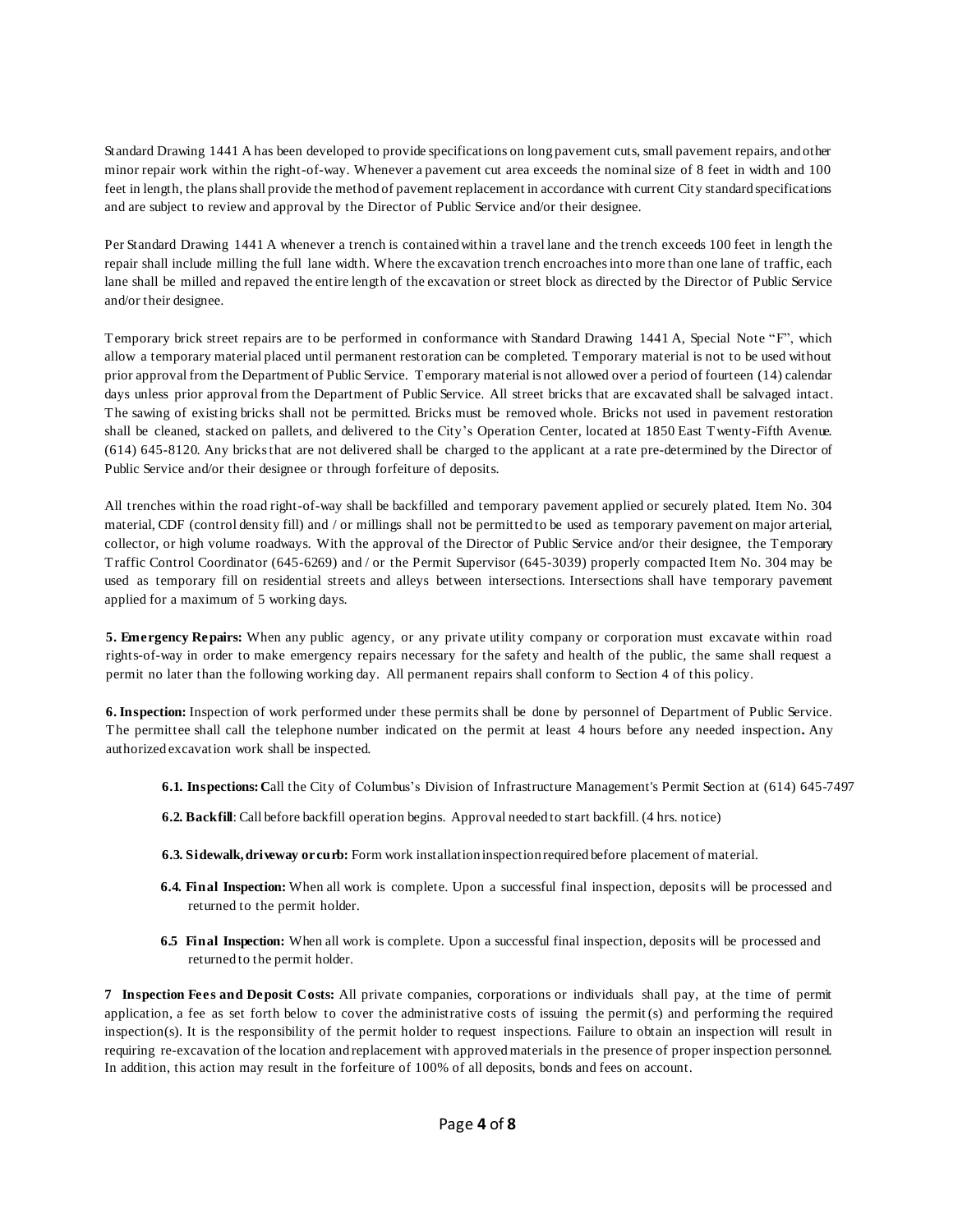- **7.1 Street Excavation Deposit:** A street excavation deposit shall be required for all roadway excavations when the pavement is open cut. The deposit shall be a minimum of \$800.00 for an open cut area of three square yards or less. For cuts larger than three square yards the deposit shall be \$250.00 per square yard of pavement to be cut. The street excavation deposit shall be refunded if the repair work is inspected and completed in a manner satisfactory to the Director of Public Service and/or their designee.
- **7.2 Additional Deposits:** If, in the opinion of the Director of Public Service and/or their designee, additional inspections are needed due to the use of granular backfill material, or horizontal directional drilling operations, the permittee shall place on deposit sufficient funds necessary to pay for said inspection servicesin addition to all other deposits and fees associated with the inspection process. Any unused inspection deposits will be refunded once it has been determined that the work has been completed in a satisfactory manner. Sewer TV Inspection Deposit shall be required where Sewer TV inspection is noted by the Division of Sewerage and Drainage on the Permit Plans (see Section 3 for plan requirements). The TV deposit fee shall be determined and paid to the Division of Sewage and Drainage, located at 910 Dublin Road, Attn: Jacque Kelley (614-645-5824).
- **7.3 General Permit Fees:**There are general fees associated with the issuance of an Excavation or Occupancy permits. Fees are as follows:
	- Emergency No Parking Signs: \$.50 each
	- Application Fee: \$100.00
	- Inspection Fee: \$75 per hour
	- Reissued Permits: \$50
	- ParkingMeter Charges: See Section 11
	- Shared Mobility Devices: \$75 per unit. See Section 18.
	- Small Cell Tower non city poles only: \$250 each unit.
	- ParkingMeter Head Removal/Re-installation Fee: \$60.00 per meter plus daily lost revenue for time meter is out of service. Any parking meters to be hooded on a Sunday or holidays where the parking meters for that day are free, a \$4.00 per meter hooding fee is assessed up to 100 parking meters. Parking meters that require over 100 to be hooded will be charged a hourly rate for the actual cost of hooding each. City observed holidays are: New Year's Day, Martin Luther King Jr. Day, President 's Day, Memorial Day, Independence Day, Labor Day, Veterans Day, Thanksgiving Day, and Christmas Day.
	- Fee for contractorsthat failed to obtain a permit (after an inspector or other finds work being done without a permit):
	- o Application Fee 24-48 hours after notification of emergency repair: \$200.00
	- o Application Fee after 48 hour notice: \$350.00
	- o On Demand Fee: \$250.00

Note: Billing of General Fees for all public and private utility companies will require approval from the Director of Public Service and/or their designee.

Projects of a duration requiring multiple inspections will be billed at the \$60 per hour rate. The need for additional inspection will be determined during the plan review process based on the complexity and duration of the project. When an inspector isrequired to work beyond their normalscheduled hours or weekends, the permittee shall be required to pay any additional inspection cost at an hourly rate. When a Department employee isrequired to respond to an emergency situation due to neglect of securing a steel plate or other hazardoussituation, it will be the responsibility of the permittee to coverthe cost ofthe employee and any material cost to rectify the situation in a safe manner. These costsshall be paid upon receipt of invoice or deducted from the permittee's deposit. Failure to pay these costs may result in the forfeiture of deposit monies or a moratorium on obtaining future permits, or both.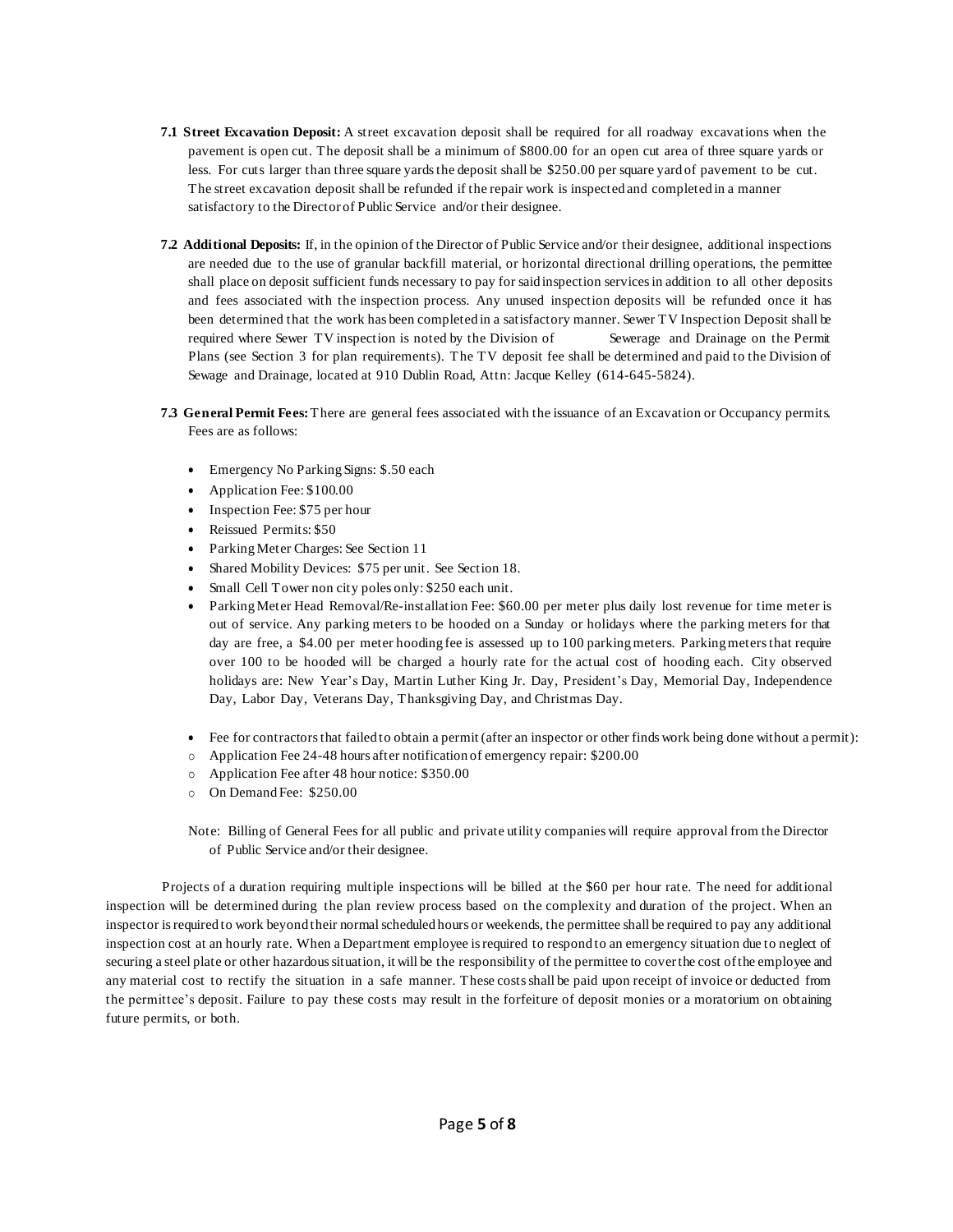**8 Traffic Control:** Traffic control devices shall be furnished, erected, maintained, and removed by the permittee in accordance with guidelines published in the manual of "Traffic Control for Construction and Maintenance Operations" current revision. Copies are available at the Ohio Department of Transportation, located at 1980 West Broad Street. In the event of conflicting requirements, any additional maintenance of traffic requirements spelled out in the plans shall take precedence over the above-mentioned manual. Any specific condition attached to the permit by the Temporary Traffic Control Coordinator shall take precedence over both the manual and plan notes.

**NO TE:** Traffic cones are not permitted as traffic control devices for night work within the City.

**9 New Pavement or Re-pavement:** No permit will be granted to any person to make any opening in the new pavement or re-pavement of a street or alley, except for the purpose of repairing leaks in pipes, for a period of three years after the completion of such new pavement or re-pavement. When emergency repairs are necessary, the Director of Public Service and/or their designee shall provide details and specifications on how the permanent pavement repairs are to be made per Standard Drawing 1441.

No permit shall be granted to any person to make any opening in hard surface areas (pavement, sidewalks, curbs, etc.) within right-of-way for Special Improved Streets for a period of five (5) years after construction or substantial construction of such hard surface areas. In addition, within right of way of Special Improved Streets, joint use of facilities shall be required so long as there is adequate space available in the existing facilities at reasonable and nondiscriminatory rates. Special Improved streetsshall be reviewed and approved by the Director of Public Service and/or their designee upon which hard surface or landscaped improvements have been constructed or proposed to be constructed which are enhanced architecturally, aesthetically and/or structurally compared to standard City specifications for publicly dedicated streets or alleys. The Director of Public Service and/or their designee shall maintain a list of Special Improved Streetstogether with the beginning and ending dates of the five (5) year period.

**10 O ption for Pavement Repairs by City Contract:** A permittee may elect to perform all or part of the repair work required when making a permitted pavement cut. If the permittee is not able to meet the requirements of this regulation and current City standards and specifications governing repairsto utility cuts, the permittee may opt to have all or part of this work performed by the City. The request for the City to perform any and all restorationsshall be given at the time the application is submitted for permit processing. If the work is to be performed by the City, a separate pavement repair fee shall be paid to the City for this work. The amount of this pavement repair fee shall be established by unit prices for the quantity of work to be performed. This money shall be collected at the time the permit is issued, unless billing procedures have been approved by the Director of Public Service and/or their designee. The unit price rates shall be made available in advance for cost estimating purposes. The amount due the City shall be equal to the work planned to be performed.

**11 Parking Meters:** Whenever the work being performed restricts the use of City parking meters, the agency requesting the permit shall be responsible for paying the daily meter charge for each meter involved. The permit application shall include the meter numbers affected. When the activities require the removal of the meter heads or it is determined by the City that they need to be removed, a meter head removal fee shall also be charged. These fees shall be paid at the time the permit is issued. Parking meter fees charged will be the total daily fee, as if the meter is to be occupied for all enforcement hours.

When an occupancy permit is issued where parking meters have been requested to be bagged, each vehicle using a bagged meter location must have a permit. The original occupancy permit must be visible and in the vehicle using the bagged meter location. All other vehicles within the closure limits will be subject to parking restrictionsidentical to those of loading zones, which allows 15-minute parking unless actively loading or unloading. Permittee shall comply with the City's On-Street Parking Out of Service Policy.

**12 Steel Roadway Plates:** The City requires that all companies, corporations, or individuals placing steel roadway plates in the right-of-way of any street, alley, or public right-of-way shall notify the Department of Public Service. The contractor's name, employee contact name with a 24-hour emergency telephone number, plate location, number and size of plates, and the approximate number of days planned for placement shall be submitted weekly either by telephone, at (614) 645-7497, or via FAX, at or (614) 645-1876.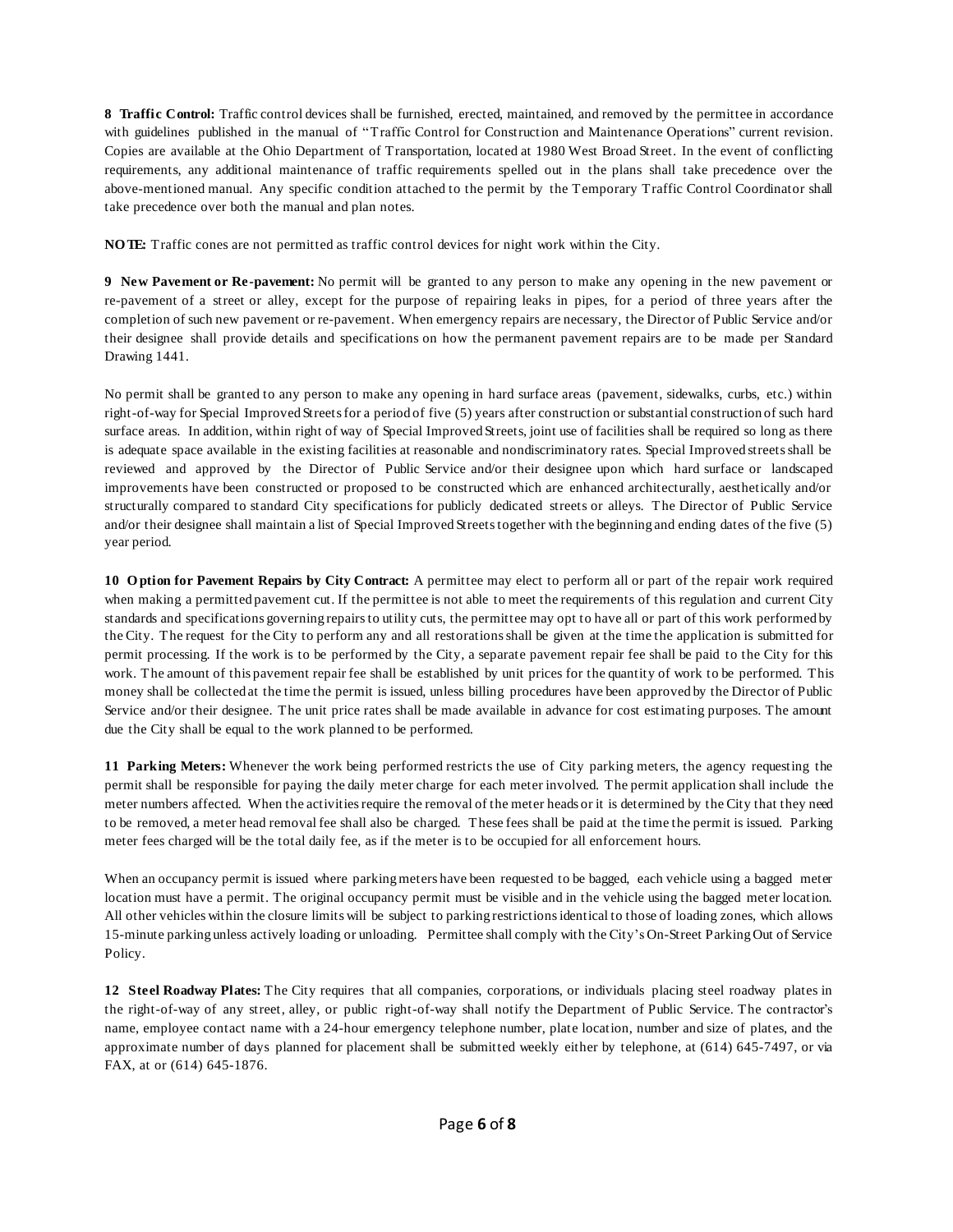The contractor shall also have available sufficient quantity and various sizes of trench plates for their use when needed for protecting and securing trenches opened by the contractor. In the Downtown Business District area, all steel plates shall be a minimum of one inch in thickness. All steel platesshall be secured by using bituminous asphalt material around the perimeter of the plate and shall be a minimum of twenty-four inches wider in width than the actual excavation size, and a minimum of twenty-four inches longer in length than the actual excavation size. Steel plates shall not be left in the roadway for a period to exceed 30 calendar days, unless approved by the Director of Public Service and/or their designee.

### NO SPIKES OR PINS ARE PERMITTED TO SECURE A STEEL PLATE

Steel plates shall have the company name etched, engraved, or welded on each plate placed in road right-of-way, face up for identification and be monitored by the permittee to assure plates are secured and have not moved from their trench. Warning signs (COC - 327 (R/L) must be placed in such a way that it does not obstruct motorist or pedestrians, identifying a steel plate is located in the roadway per standard drawing 1441. When steel plates are to be placed on roadways with a posted speed limit of 35 M.P.H. or greater, advanced warning signs (COC - 328) must be placed per standard drawing 1441. Failure to secure a roadway steel plate may result in fines and penalties per City Code, Chapter 903.99.

**13 Emergency Phone Number Posting:** The permit holder shall post in a conspicuous place at the job site a sign with a 24-hour emergency phone number. This shall be required whenever any travel portion of a lane or a sidewalk is barricaded.

**14 Dumpster/Containers:** All dumpsters or containers placed within public right-of-way must have an occupancy permit. This regulation does not apply to the trash containers placed by the Refuse Collection Division. Occupancy permits for dumpsters or containers may be issued to the vendor who supplies them or the permittee requesting the use of one. The vendor shall be responsible for providing a dumpster or container in compliance with current City of Columbus regulations. Each dumpster or container shall be equipped with reflectorized hi-intensity barricade tape (minimum 8 inches wide, standard orange and silver). A minimum of two bands each are required for dumpsters or containersless than four feet in height and three bands for dumpsters and containers over four feet in height. Each band shall be spaced evenly around the perimeter of the dumpster or container. The company's name and a 24-hour telephone number shall be placed on each side so that it is clearly visible. A weatherproof 9"x12" plastic envelope shall be affixed to the dumpster or container to provide a means of posting the permit. The permittee shall be responsible for the placement of two lighted barrels. The requirement of such shall be evaluated at the time of permit application or when a hazard develops.

If a permit is only for a dumpster or container to be placed in the right of way and not part of a larger construction project, it shall be limited to a seven (7) day period unless approved in advance as part of the permit process.

If a dumpster or container isto occupy an actual parkingmeter space, the fee(s) for that particular meter shall be charged in place. (See Section 11).

**15 Special Duty Police O fficers:** When required by the permit, or if required by the City Service or Safety Director, the permittee shall be responsible for hiring and paying for the services of Uniformed Special Duty Police Officers. Police officers shall be required at all times when working within a signalized crosswalk and for controlling traffic in a 2-way 1-lane traffic pattern as determined by the Director. The City of Columbus will determine the number of officers required. An officer may be obtained by calling (614) 645-4795 and obtain the "Guidelines for Supervising Special Duty Police Officers", issued by the Chief of Police.

**16 Penalty:** Whoever violates any provision of this policy shall be deemed guilty of a first degree misdemeanor and fined not exceeding one thousand dollars (\$1,000.00), or imprisoned for not more than six months, or both. Any such violation shall constitute a separate offense on each successive day continued, in accordance with Columbus City Code, Section 903.99.

**17 Right to Decline:** The City of Columbus reserves the right to decline additional permits to a previous permit holder for other projectsif a violation exists. No permit shall be issued until the violations are corrected to the satisfaction of the Division of Infrastructure Management Administrator or designee.